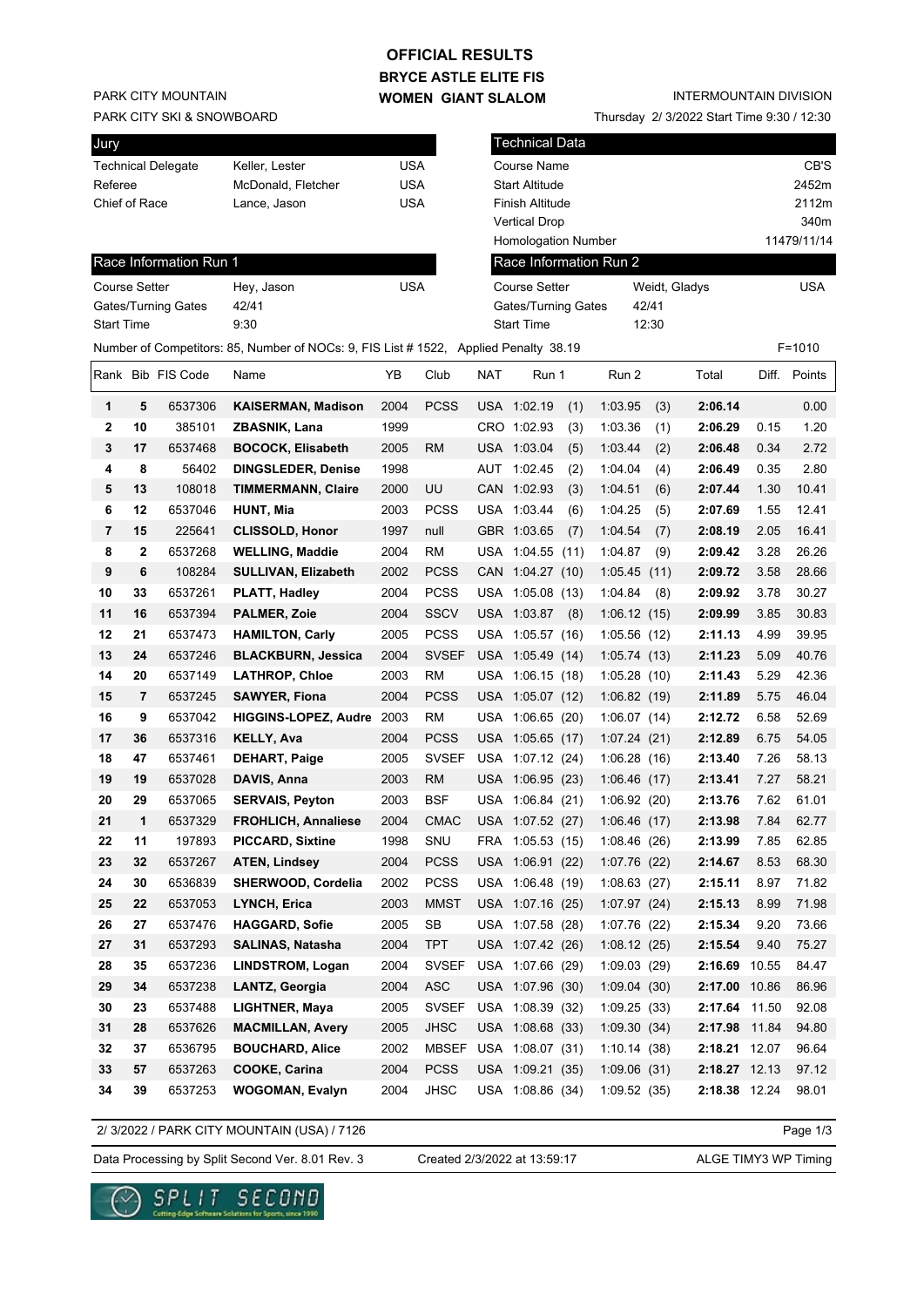# **BRYCE ASTLE ELITE FIS WOMEN GIANT SLALOM OFFICIAL RESULTS**

PARK CITY SKI & SNOWBOARD PARK CITY MOUNTAIN

### INTERMOUNTAIN DIVISION

Thursday 2/ 3/2022 Start Time 9:30 / 12:30

|    |    | Rank Bib FIS Code | Name                             | ΥB   | Club         | NAT        | Run 1            | Run 2        | Total                | Diff. Points |
|----|----|-------------------|----------------------------------|------|--------------|------------|------------------|--------------|----------------------|--------------|
|    | 3  | 6537039           | <b>GREENSLADE, Macken</b> 2003   |      | <b>MHA</b>   |            | USA 1:09.37 (36) | 1:09.01(28)  | 2:18.38 12.24        | 98.01        |
| 36 | 44 | 6537456           | <b>MCAULEY, Aspen</b>            | 2005 | <b>SBSTA</b> |            | USA 1:09.99 (38) | 1:09.19(32)  | 2:19.18              | 13.04 104.41 |
| 37 | 55 | 6537258           | <b>KRAABEL, Sydney</b>           | 2004 | <b>CMAC</b>  |            | USA 1:10.03 (39) | 1:09.58(36)  | 2:19.61 13.47 107.85 |              |
| 38 | 48 | 6537451           | <b>CUSHARD, Cayla</b>            | 2005 | TPT          |            | USA 1:09.88 (37) | 1:11.03(40)  | 2:20.91 14.77 118.26 |              |
| 39 | 46 | 6537467           | <b>BEEGHLY, Siena</b>            | 2005 | MMST         | USA        | 1:11.27(43)      | 1:09.80(37)  | 2:21.07 14.93 119.54 |              |
| 40 | 51 | 6537469           | GRIFFIN, Bobbi Jo                | 2005 | TPT.         | USA        | 1:11.22 (42)     | 1:10.22(39)  | 2:21.44 15.30 122.51 |              |
| 41 | 43 | 6537248           | <b>GROSSMAN, Saba</b>            | 2004 | <b>SVSEF</b> |            | USA 1:10.16 (40) | 1:11.46(44)  | 2:21.62 15.48 123.95 |              |
| 42 | 38 | 6537058           | PENDERGAST, Marta                | 2003 | <b>BSF</b>   |            | USA 1:12.17 (48) | 1:11.06(41)  | 2:23.23 17.09 136.84 |              |
| 43 | 58 | 6537553           | <b>DIAMOND, Whitney</b>          | 2005 | <b>SB</b>    | <b>USA</b> | 1:11.82 (46)     | 1:11.51(45)  | 2:23.33 17.19 137.64 |              |
| 44 | 64 | 6537492           | <b>KRAGT, Abigail</b>            | 2005 | ASC          |            | USA 1:11.34 (44) | 1:12.01(47)  | 2:23.35              | 17.21 137.80 |
| 45 | 40 | 6537294           | <b>BENJAMINSON, Kacey</b>        | 2004 | <b>TPT</b>   |            | USA 1:11.12 (41) | 1:12.26(49)  | 2:23.38              | 17.24 138.04 |
| 46 | 63 | 6537121           | SPILLMAN, Emma                   | 2003 | TPT          |            | USA 1:12.84 (51) | 1:11.44(43)  | 2:24.28 18.14 145.25 |              |
| 47 | 42 | 6537470           | <b>CRUS, Cameron</b>             | 2005 | <b>SVSEF</b> |            | USA 1:12.24 (49) | 1:12.35(50)  | 2:24.59              | 18.45 147.73 |
| 48 | 60 | 6537210           | <b>THOMAS, Ella</b>              | 2003 | <b>SB</b>    |            | USA 1:12.13 (47) | 1:12.95(53)  | 2:25.08              | 18.94 151.65 |
| 49 | 52 | 6537489           | <b>WALTHER-PORINO, Rev. 2005</b> |      | <b>SVSEF</b> |            | USA 1:12.91 (53) | 1:12.20(48)  | 2:25.11 18.97 151.89 |              |
| 50 | 59 | 6537444           | <b>VIESTURS, Anabel</b>          | 2004 | <b>SVSEF</b> |            | USA 1:13.48 (54) | 1:11.66(46)  | 2:25.14 19.00 152.13 |              |
| 51 | 53 | 225821            | <b>HANSFORD, Amber</b>           | 2004 |              |            | GBR 1:12.88 (52) | 1:12.45(51)  | 2:25.33 19.19 153.65 |              |
| 52 | 62 | 6537562           | <b>MCLOUGHLIN, Zuri</b>          | 2005 | <b>SB</b>    |            | USA 1:12.67 (50) | 1:12.92 (52) | 2:25.59              | 19.45 155.74 |
| 53 | 67 | 6537547           | <b>GRIES, Alyssa</b>             | 2005 | <b>ASC</b>   |            | USA 1:14.43 (56) | 1:11.22 (42) | 2:25.65 19.51 156.22 |              |
| 54 | 77 | 6537496           | PETERS, Emery                    | 2005 | <b>PCSS</b>  | USA        | 1:14.67(57)      | 1:13.79(55)  | 2:28.46 22.32 178.72 |              |
| 55 | 61 | 6537457           | <b>STENDELL, Lauren</b>          | 2005 | <b>SVSEF</b> |            | USA 1:16.11 (62) | 1:13.51(54)  | 2:29.62 23.48 188.00 |              |
| 56 | 70 | 6537278           | TAL, Noga                        | 2004 | <b>MRT</b>   |            | USA 1:14.82 (58) | 1:15.24(57)  | 2:30.06 23.92 191.53 |              |
| 57 | 69 | 6537425           | TEBB, Evelyn                     | 2004 | <b>TPT</b>   |            | USA 1:15.61 (61) | 1:14.61(56)  | 2:30.22 24.08 192.81 |              |
| 58 | 71 | 6537273           | <b>HARMAN, Reese</b>             | 2004 | <b>SB</b>    |            | USA 1:16.98 (63) | 1:16.78(58)  | 2:33.76 27.62 221.15 |              |
| 59 | 79 | 6537563           | <b>TAYLOR, Savannah</b>          | 2005 | <b>SSRT</b>  |            | USA 1:18.07 (66) | 1:16.92(59)  | 2:34.99 28.85 231.00 |              |
| 60 | 85 | 6537618           | <b>FLIGOR, Laura</b>             | 2005 | <b>SBSTA</b> |            | USA 1:17.73 (65) | 1:17.47(60)  | 2:35.20 29.06 232.68 |              |
| 61 | 84 | 6537344           | <b>TETI, Mary</b>                | 2004 | <b>SBSTA</b> | <b>USA</b> | 1:18.67(68)      | 1:18.67(61)  | 2:37.34 31.20 249.82 |              |
| 62 | 80 | 6537645           | <b>MCDANIEL, Marian</b>          | 2005 | <b>ASC</b>   |            | USA 1:17.56 (64) | 1:19.85(62)  | 2:37.41 31.27 250.38 |              |
| 63 | 81 | 6537531           | LAAKSO, Paige                    | 2005 | <b>PCSS</b>  |            | USA 1:18.64 (67) | 1:21.64(65)  | 2:40.28 34.14 273.36 |              |
| 64 | 83 | 6537505           | THOM, Erin                       | 2005 | SB           | USA        | 1:21.57 (69)     | 1:20.65(64)  | 2:42.22 36.08 288.89 |              |
| 65 | 73 | 6537361           | <b>GREGORY, Sadie</b>            | 2004 | <b>SB</b>    |            | USA 1:22.65 (70) | 1:20.06(63)  | 2:42.71 36.57 292.82 |              |

**NOT PERMITTED TO START 1st RUN**

**DID NOT START 1st RUN**

## **DID NOT FINISH 1st RUN: 15 competitors**

| 82 | 6537364 | <b>KRUCKENBERG, Kelsie</b> | 2004 | SВ           | <b>USA</b> |
|----|---------|----------------------------|------|--------------|------------|
| 76 | 6537483 | <b>HUGHES, Meghan</b>      | 2005 | TPT          | USA        |
| 75 | 6537385 | <b>HASSELBACH, Shea</b>    | 2004 | <b>MBSEF</b> | USA        |
| 72 | 6537298 | FLOOD, Jordan              | 2004 | <b>SBSTA</b> | USA        |
| 68 | 6537491 | <b>WALDEN, Lillie</b>      | 2005 | <b>PCSS</b>  | <b>USA</b> |
| 66 | 6537285 | <b>WILLETT, Shelby</b>     | 2004 | MRT          | USA        |
| 65 | 6537452 | <b>TRAVIS, Morrison</b>    | 2005 | <b>PCSS</b>  | USA        |
| 56 | 6537247 | <b>BUTZLAFF, Campbell</b>  | 2004 | MHA          | USA        |

### 2/ 3/2022 / PARK CITY MOUNTAIN (USA) / 7126

Data Processing by Split Second Ver. 8.01 Rev. 3 Created 2/3/2022 at 13:59:17 ALGE TIMY3 WP Timing

SPLIT SECOND

 $\sim$ 

Created 2/3/2022 at 13:59:17

Page 2/3